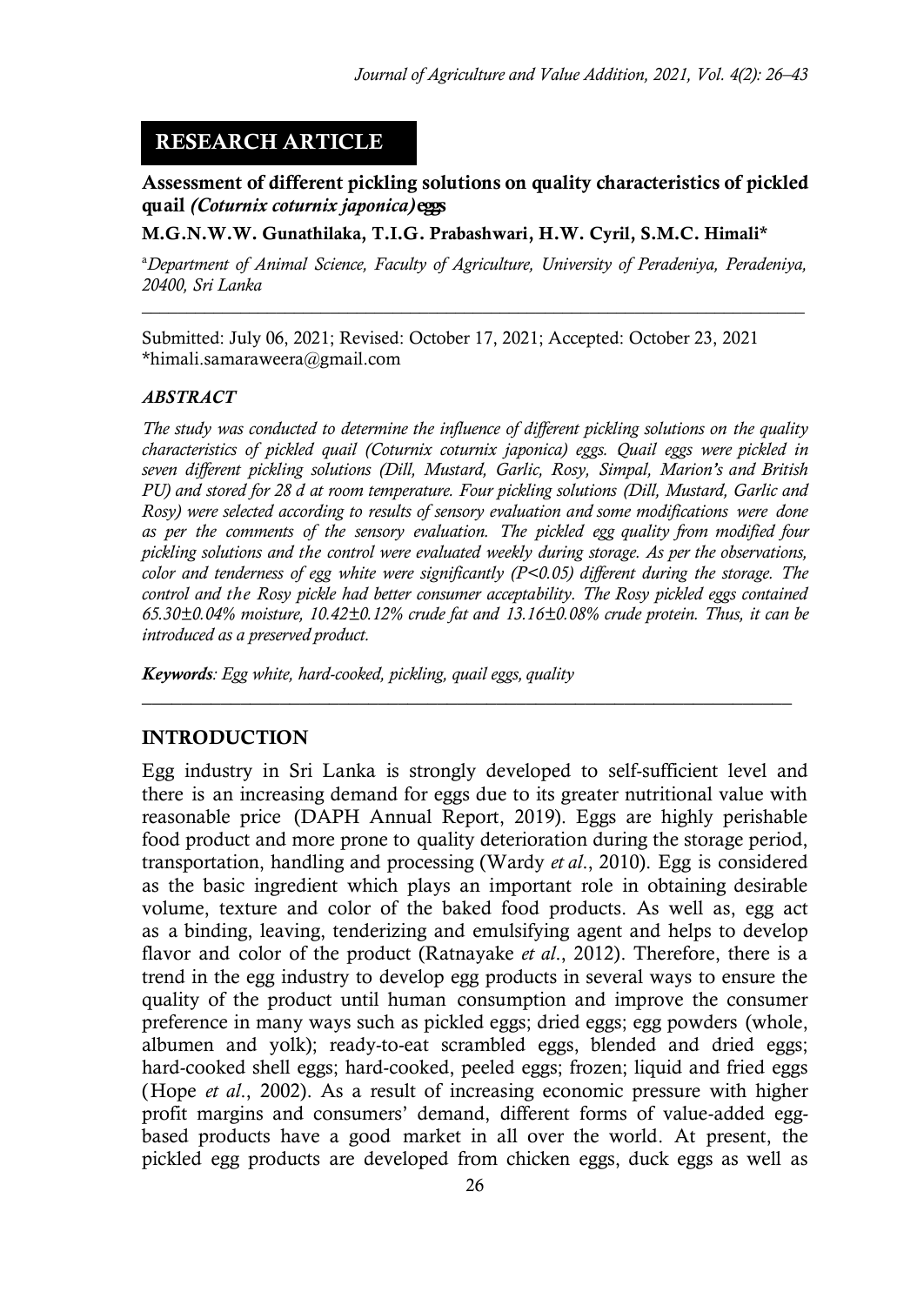quail (*Coturnix coturnix japonica*) eggs in different forms even though they had different as an important food item for human diets because it has high quality protein, lipids, vitamins, minerals and growth factors that are essential for the developing of embryo and defensing mechanism by protecting against bacterial and viral infection (Kovacs-Nolan *et al*., 2005).

According to Genchev (2012), Japanese quail (*Coturnix coturnix japonica*) eggs have the essential amino acid content in 50.36% of albumen protein and in 48.65% of yolk protein. The quail eggs are rich in fat soluble vitamins, vitamin B complex, proteins (amino acids), macro and micro elements but they are low in cholesterol and saturated fatty acids. Furthermore, the quail eggs have an ability to prevent liver and kidney diseases, and gallbladder stones. When considering other eggs, quail eggs have higher nutritional value and functional value because of their high levels of minerals, vitamins and antioxidants (Bayomy *et al*., 2017). Pickling of egg is one of the food preservation methods practiced with the purpose of producing an attractive naturally preserved and minimally processed food for consumers (Scheinberg *et al*., 2013). Commercially manufactured hard cooked pickled eggs can be used as instant food or snacks which have different flavors and different eating patterns especially for busy people (Richard and Cutter, 2011). The pickled eggs have massive benefits to both producers and consumers such as reduction of egg breakage, easy to transportation, handling, expansion of shelf life, remove barriers of peeling eggs, value addition and enhancing variety egg protein patterns (Yaping *et al*., 2018). An avian egg can be considered as an important food item for human diets because it has high quality protein, lipids, vitamins, minerals and growth factors that are essential for the developing of embryo and defensing mechanism by protecting against bacterial and viral infection (Kovacs-Nolan *et al*., 2005).

In the egg pickle industry, there are different egg pickles available on the basis of various techniques and ingredients (water, acidulants, vegetables, preservatives, natural coloring agents and spices) used for preparation of pickling which results in changing quality characteristics of eggs (Zhao *et al.,* 2020). There is a huge opportunity for pickled quail eggs in the market with increasing popularity of consumption of quail eggs because of small size and attractive appearance (Abeyrathna, 2015). The pickled quail eggs have been served as nutritious, ready-to-eat and value-added food item to the consumers in the same manner of pickled chicken eggs (Bayomy *et al*., 2017).

High osmotic pressure from salt and sugar in pickling recipes ties up water and make it unavailable for microorganisms that can cause cell dehydration, create proton gradient across biological membrane, acidify the cytoplasm and interfere with chemical transport across the cell membrane (Jahn, 2000). In the shelf-stable pickled egg industry, there is a special concern on selecting a proper packaging material in order to obtain the expected shelf life (9-12 months) without adverse quality changes; changing odor, flavor and lipid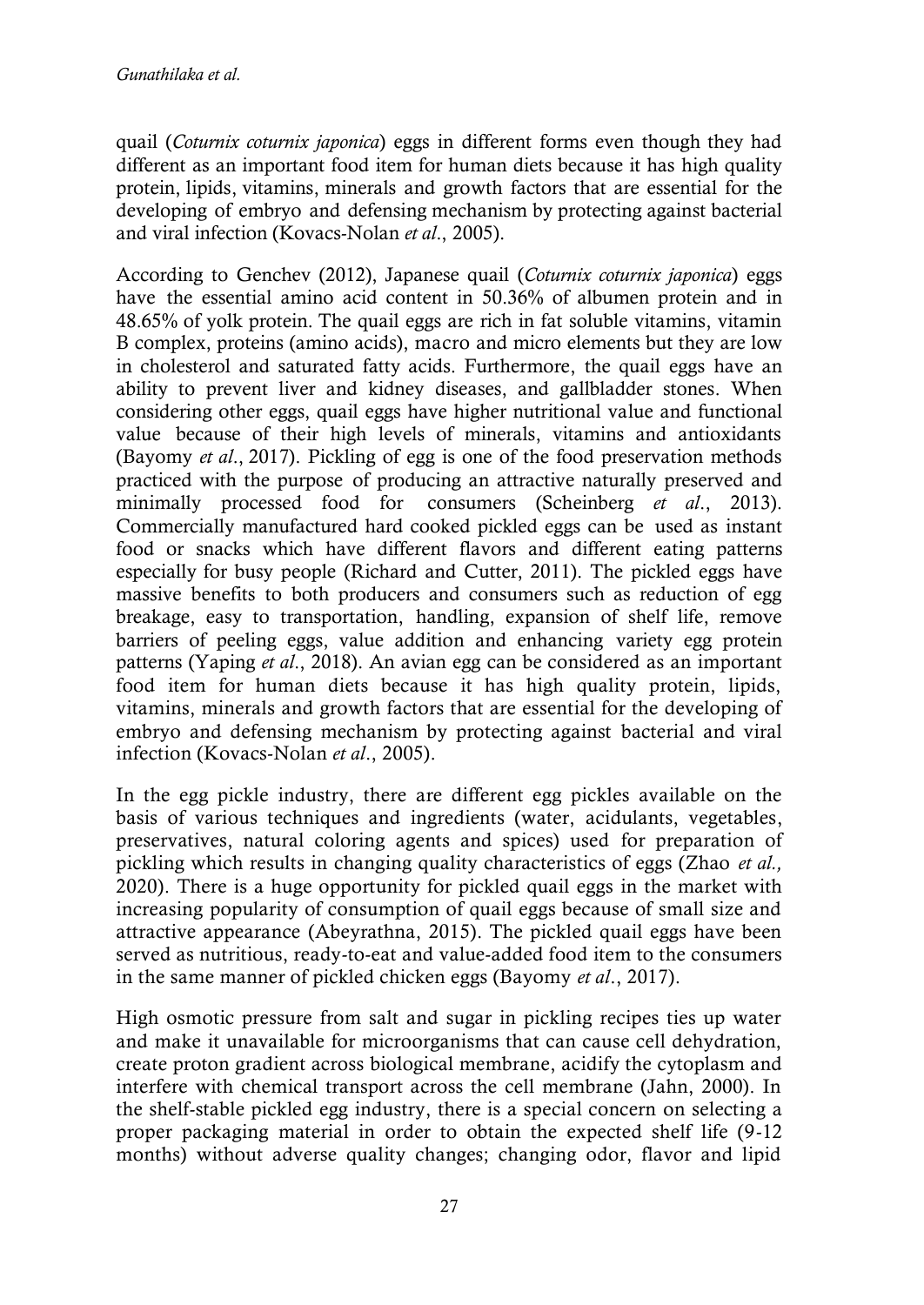oxidation (Usaga *et a*l., 2017). In addition, acidic environment in the pickling process not only limits the microbial growth but also enhances the destruction of microorganisms such as *Clostridium botulinum* synergistically with other antimicrobial systems due to drop of oxygen (David and Shapton, 2001). Vinegar or acid in pickling solution may react with egg proteins and, it contributes to the toughness of egg whites (Sheldon, 1986). According to the study of Ball and Saffores (1973), tenderness of egg white of pickled egg made from the pickled solution which had more than 45% sugar been reduced. On the other hand, Suey-ping and Kuo-hsuen (1998) reported that the addition of salt in the pickling solution tended to effect on hardness of egg whites because salt content is increased with pickling time and salt is migrated from coating into egg white. Even though quail egg production is growing up in Sri Lanka, there is no proper domestic or commercial storage facility of eggs and it creates issues on freshness of eggs and consumer acceptance (Renukadevi *et al.*, 2018). Therefore, wastage or spoilage of eggs can be seen during the storage period causing an economic damage, raising risk of bacterial contamination, creating issues in food safety and reducing quality of the product (Mertens *et al*., 2006). According to the present situation in Sri Lanka, there is a high interest to produce quail eggs among farmers due to its high demand from the customers (Abeyrathna, 2015). Developing of value-added products from quail eggs will help to attract customers by producing the pickled quail eggs in the range of new pickling recipes and ready-to-cook quail- based meals (Minvielle, 2004). During the pickling process, shelf life of eggs can be extended up to  $8 - 15$ months (Singh and Panda, 1989) and that creates major developments in the egg industry such as improve food safety, sensory qualities and convenience for the consumers. Hence, pickling of quail eggs is a good remedy to preserve eggs and provide novel experience of egg consumption with different flavors to egg lovers. The main purpose of the current study was to explore the effects of different pickling solutions on physio-chemical properties and quality characteristics of pickled quail eggs. Furthermore, other objectives of the present study were to select the preferable egg pickling solutions and improve them to enhance quality characteristics of pickled quail eggs during the storage period.

## **MATERIALS AND METHODS**

#### **Location of the study**

All preliminary trials, preparation of pickles and all the analysis of different pickling solutions and the pickled quail eggs were carried out at Nutrition Laboratory, Department of Animal Science, Faculty of Agriculture, and University of Peradeniya, Sri Lanka.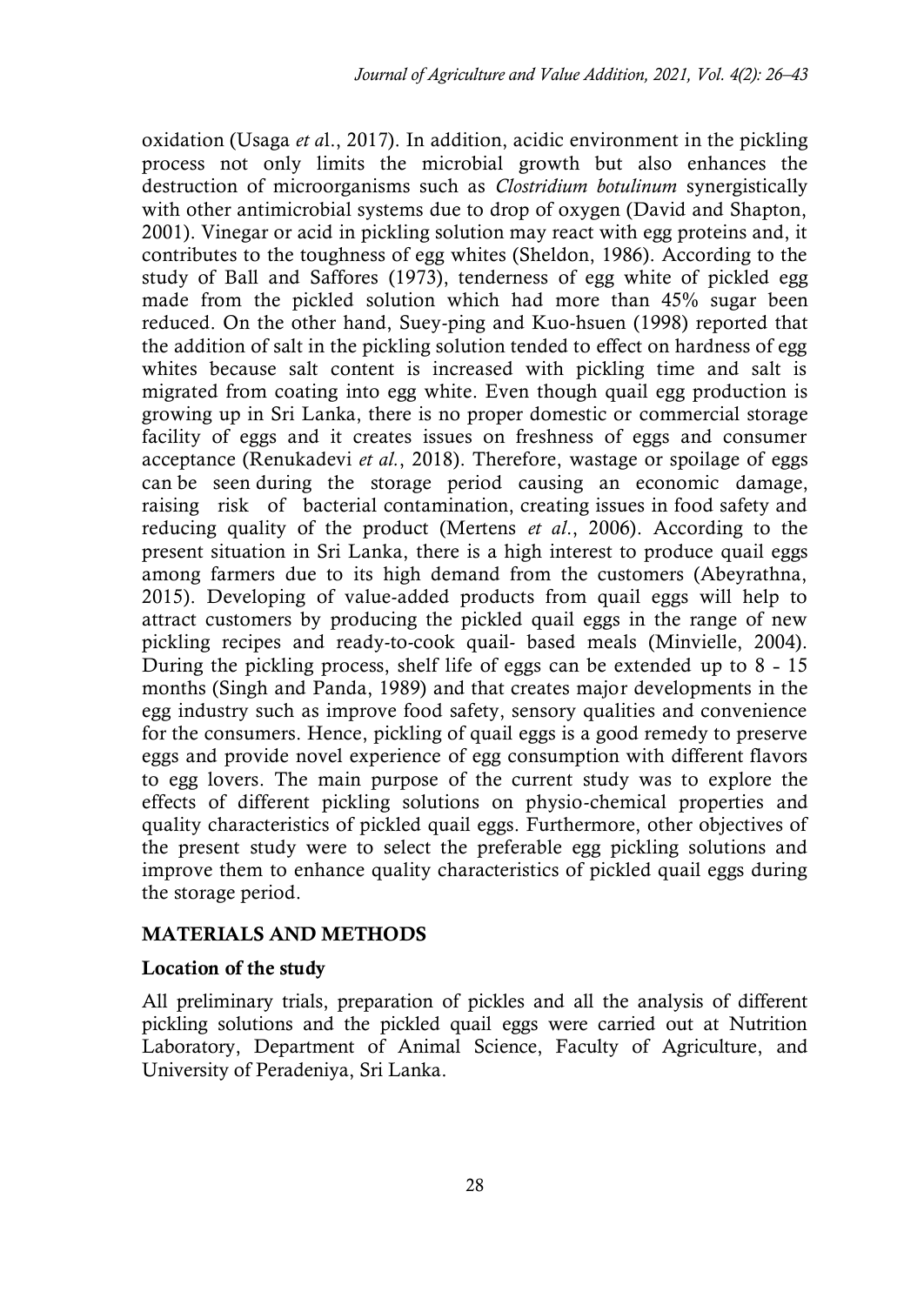# **Materials**

Newly laid quail eggs were obtained from Livestock Field Station-Mawelawatta, Department of Animal Science, Faculty of Agriculture, and University of Peradeniya. The ingredients (vinegar, sugar, salt, spices and vegetables) required for the preparation of pickling solution were obtained from a retailer market, in Peradeniya.

## **Methodology**

The pickling solutions and pickled quail eggs were prepared according to the method described by Bayomy *et al*. (2017) with slight modifications. The production of quail egg pickles mainly consisted of three steps: preparation of hard-boiled quail eggs, preparation of pickling solution and finally preparation of pickled quail eggs. In this study, two experiments were carried out. Experiment 1 was conducted to find out the best pickling solutions out of the seven treatments and Experiment 2 was conducted to modify the selected pickling solutions with the objective of evaluating its performances on quality characteristics of quail eggs.

## **Experiment 1: Preparation of the pickled quail eggs from different pickling solutions**

## **Preparation of pickling solution**

Seven different formulated pickling recipes (Garlic, Rosy, Dil, Mustard, Simpal, Marion's and British PU) and control pickling solutions were used for the preliminary trails of this study. The above-mentioned pickling solutions were selected and slightly modified by adding different ratio of vinegar, water, salt and spice mixture containing minced garlic, ginger and cinnamon with different compositions as described by Panda and Singh (1990). The required ingredients used for the preparation of seven pickling solutions are shown in Table 1. The mixture of all the ingredients of each recipe was boiled and allowed to simmer for 12 min.

## **Preparation of hard-boiled quail eggs**

The quail eggs were held at refrigerated temperature (5  $\degree$ C) for 24 h before being preparation of hard-boiled quail eggs to prevent the discoloration of egg white interface (Maurer, 1975). The eggs were cooled in an uncovered stew pan and the water simmered approximately at 97 ºC for 4 min. As soon as after cooking, the hot water was drained and the eggs were cooled under a stream of cold tap water. The peeled eggs were placed in glass bottles equipped with screw-type lids until pickling (Zhao *et al*., 2020).

## **Preparation of pickled eggs**

The prepared pickling solution was poured over the peeled boiled quail eggs. All bottles were covered with lids with keeping a head space and they were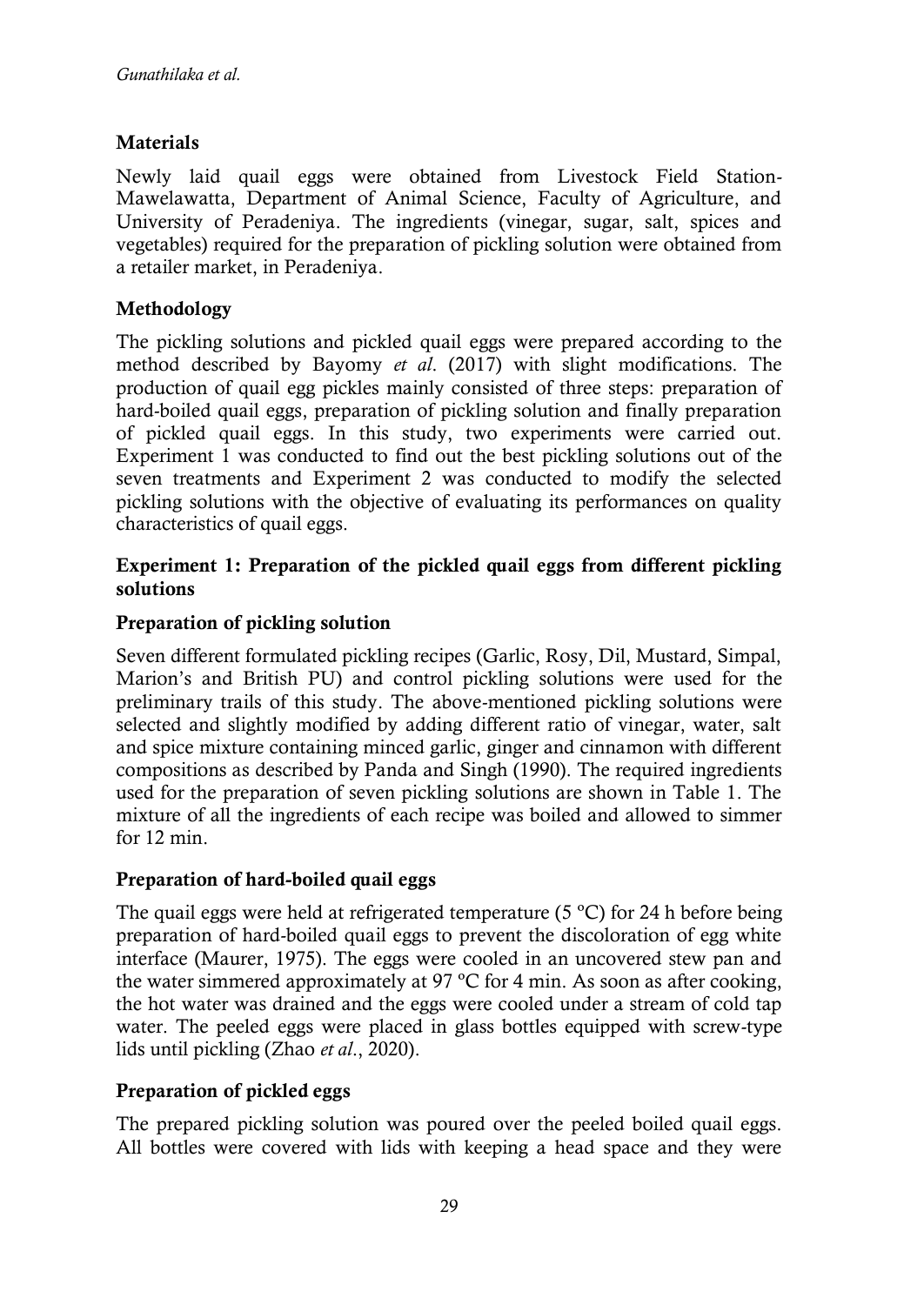placed in a water bath (YCW-010E, Gemmy Industrial Corp., Taiwan) to boil and allowed to simmer for 15 min until the internal temperature of egg reaches to 74 ºC to pasteurize the product (Luo *et al*., 2010). The bottles of pickled eggs were stored at room temperature for evaluating of consumer acceptability.

|                               |                          | Recipes                  |                          |                          |                          |                |                          |         |  |
|-------------------------------|--------------------------|--------------------------|--------------------------|--------------------------|--------------------------|----------------|--------------------------|---------|--|
| *Ingredients<br>$\frac{0}{0}$ | Garlic                   | Rosy                     | Dill                     | Mustard                  | Simpal                   | Marion's       | <b>British</b><br>PU     | Control |  |
| Vinegar                       | 92.00                    | 34.75                    | 57.00                    | 54.50                    | 85.00                    | 63.00          | 90.00                    | 98.50   |  |
| Water                         | $\overline{a}$           | 34.75                    | 38.00                    | 13.50                    | $\overline{\phantom{a}}$ | 21.00          | $\overline{\phantom{a}}$ |         |  |
| Salt                          | 0.75                     | 0.20                     | 1.00                     | 1.00                     | 0.56                     | 4.80           | $\overline{\phantom{a}}$ | 1.50    |  |
| Sugar                         | 3.50                     | 0.05                     | $\overline{\phantom{a}}$ | 21.50                    | $\blacksquare$           | 4.80           | 3.00                     |         |  |
| Mustard                       | $\overline{a}$           | $\overline{a}$           | $\overline{a}$           | 3.50                     | ÷.                       | $\overline{a}$ |                          |         |  |
| past                          |                          |                          |                          |                          |                          |                |                          |         |  |
| seeds                         |                          | $\overline{\phantom{a}}$ | 0.45                     | $\overline{\phantom{0}}$ |                          |                |                          |         |  |
| Cardamom<br>seed              | 0.50                     | $\overline{a}$           |                          | $\overline{a}$           | 0.08                     |                |                          |         |  |
| powder                        | $\frac{1}{2}$            |                          |                          | L,                       | $\frac{1}{2}$            | 0.20           |                          |         |  |
| Garlic cloves                 | 3.07                     | $\overline{a}$           |                          | $\overline{\phantom{0}}$ | $\overline{a}$           |                |                          |         |  |
| powder                        |                          | $\overline{a}$           | 0.20                     | $\overline{\phantom{0}}$ | 0.50                     |                |                          |         |  |
| Whole cloves                  | $\overline{a}$           | 0.05                     |                          | ٠                        | 0.05                     |                |                          |         |  |
| powder                        | ÷,                       | $\overline{a}$           |                          | ÷.                       | $\ddot{\phantom{a}}$     | 0.30           |                          |         |  |
| Cinnamon                      |                          | 0.60                     |                          | $\overline{\phantom{0}}$ | 0.11                     | 0.20           |                          |         |  |
| powder<br>Ginger              |                          | Ĭ.                       |                          | $\overline{\phantom{0}}$ | 0.50                     | $\overline{a}$ | 2.34                     |         |  |
| powder<br>Black pepper        |                          |                          | 0.35                     | 1.00                     | 4.00                     | 0.30           | 2.33                     |         |  |
| powder                        |                          | $\frac{1}{2}$            |                          |                          |                          |                |                          |         |  |
| Tarragon                      | 0.18                     | $\overline{a}$           |                          | $\overline{a}$           |                          |                |                          |         |  |
| Sliced beet                   | $\overline{\phantom{a}}$ | 18.50                    | $\overline{\phantom{a}}$ | $\overline{a}$           |                          |                |                          |         |  |
| Onion sliced                  | $\overline{a}$           | 10.50                    | ÷.                       | 5.00                     |                          |                |                          |         |  |
| Onion juice                   | $\overline{a}$           | $\overline{a}$           | 1.40                     |                          |                          |                |                          |         |  |
| chili<br>Red                  | $\overline{a}$           | L,                       |                          | $\overline{a}$           | 4.00                     |                |                          |         |  |
| powder                        |                          |                          |                          |                          |                          |                |                          |         |  |
| dried<br>Red                  | $\overline{a}$           | $\frac{1}{2}$            |                          | $\overline{\phantom{0}}$ | 4.00                     |                |                          |         |  |
| chili pieces                  |                          |                          | 1.60                     |                          |                          |                |                          |         |  |
| Dill seeds                    |                          | $\overline{a}$<br>÷.     | ÷.                       | $\overline{a}$           | 0.28                     |                |                          |         |  |
| Fenugreeks<br>seed powder     |                          |                          |                          |                          |                          |                |                          |         |  |
| Cumin<br>seed                 |                          |                          |                          |                          | 0.75                     |                |                          |         |  |
| powder                        |                          |                          |                          |                          |                          |                |                          |         |  |
| Asafetida                     |                          |                          |                          | ٠                        | 0.17                     |                |                          |         |  |
| Lemon juice                   |                          |                          |                          |                          |                          | 5.04           |                          |         |  |
| A11<br>spice                  | $\frac{1}{2}$            | 0.60                     |                          |                          |                          |                | 2.33                     |         |  |
| powder                        |                          |                          |                          |                          |                          |                |                          |         |  |

**Table 1:** The composition of seven different formulated pickling recipes that used for preparation of pickled quail eggs.

## **Evaluation of organoleptic characteristics and consumer acceptability of pickled eggs**

There was no any discoloration, microbial count, presence of yeast and mold in the picked quail eggs and then they were subjected to the sensory evaluation in order to select the best four (4) recipes out of seven formulated recipes. The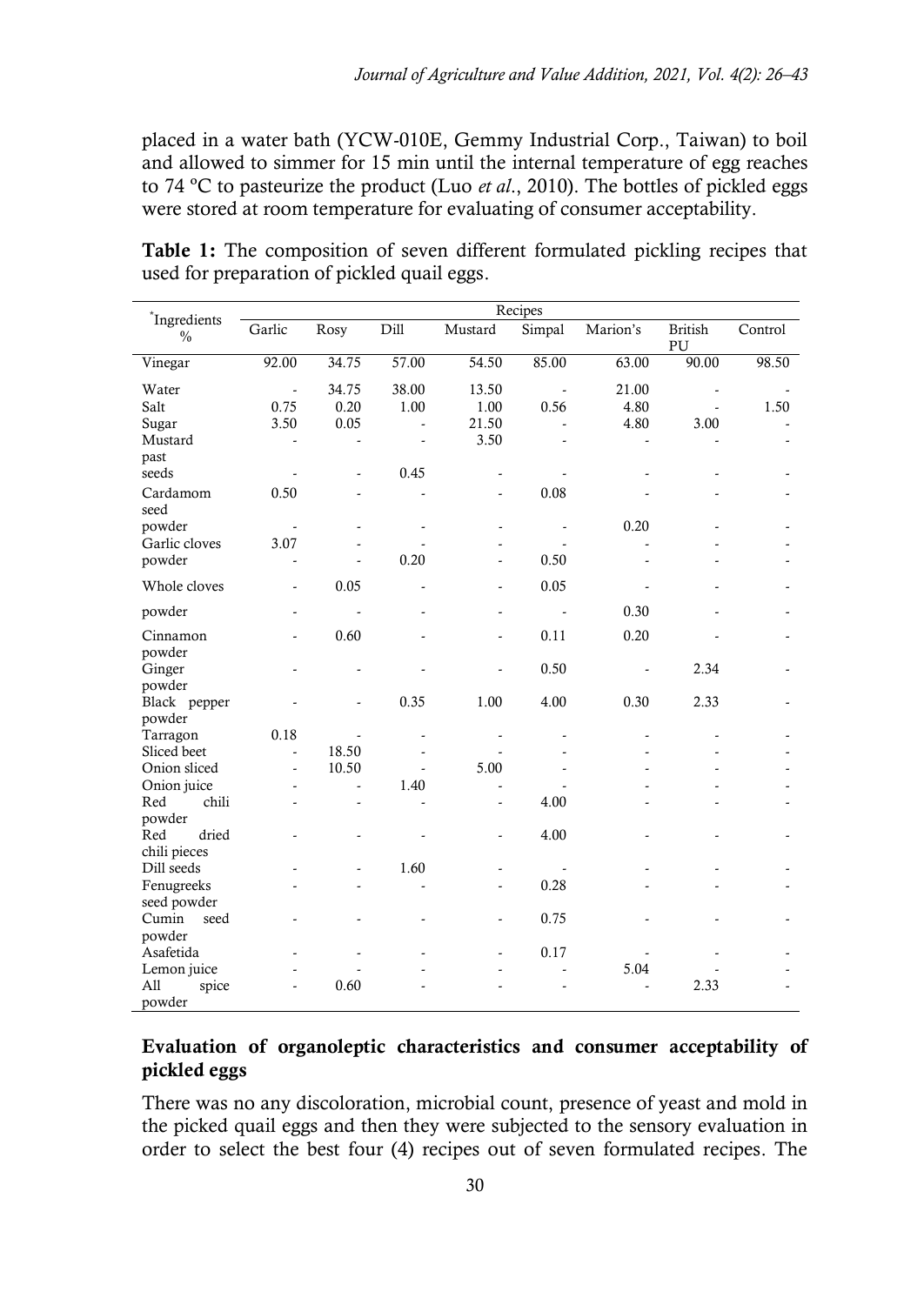pickled quail eggs from each treatment were cut into halves and served to untrained 10 members of taste panel. The panelists were selected from academic and non-academic staff members of the Department of Animal Science, Faculty of Agriculture, University of Peradeniya. The panelists were asked to evaluate the organoleptic characteristics of the product as appearance, color, aroma, texture, taste and overall acceptability using a seven-point hedonic scale with higher scores indicating better preference and acceptability (Wang *et al*., 2012).

## **Experiment 02: Modification of the pickling process**

The modification of preparation method of pickling solutions was done for the selected four recipes (Dill, Garlic, Rosy and Mustard) that accepted by the sensory evaluation. During preparation of the pickling solution for Experiment 2, the particle size of all ingredients was reduced by grinding. The pickling solutions were prepared in the same manner as described under Experiment 1. At last, the pickling solutions were sealed and stored in the containers at room temperature for one week for aging without eggs. Then, the solutions were subjected to centrifugation (CUR-1A, Hitachi koki Co Ltd., Japan) at 3000 *× g*  for 4 min. The filtrate of the pickling solution was poured over the eggs. Then, the bottles were pasteurized and stored for quality evaluation (Wang *et al*., 2013). Then, the samples from four treatments and control were subjected to evaluate the quality of the pickled quail eggs and pickling solutions by analyzing physico-chemical, and sensory parameters and proximate composition.

## **Physico-chemical analysis**

Before pickling and after 7, 14, 21 and 28 d of pickling, the samples were evaluated for pH of whole egg as well as pickling solution, tenderness of egg whites and color of egg whites in triplicates.

## *Determination of pH of whole egg and pickling solution*

Five (5) g from ground samples of whole egg from each treatment were weighed (SHIMADZU UW220H, Japan) and homogenized (Model BM-4, Nihoneseiki Kasisha Ltd., Japan) with 50 mL of distilled water for 2 min. The pH of whole egg was measured by using a calibrated pH meter (Model pH 211, Hanna Instrument, TOA Electronic Ltd., Japan) according to the procedure described in Association of Analytical Chemistry (AOAC, 1995). Fifty milliliters of pickling solutions from each treatment were placed in a beaker and pH was measured by digital pH meter according to AOAC protocols, (AOAC, 1995).

## *Determination of the tenderness of egg white*

The egg white from two (2) eggs from each four modified pickles were evaluated for tenderness using cutting rod of Universal Instron machine (INSTRON model 4456, USA) which was set to speed of 100 mm/min and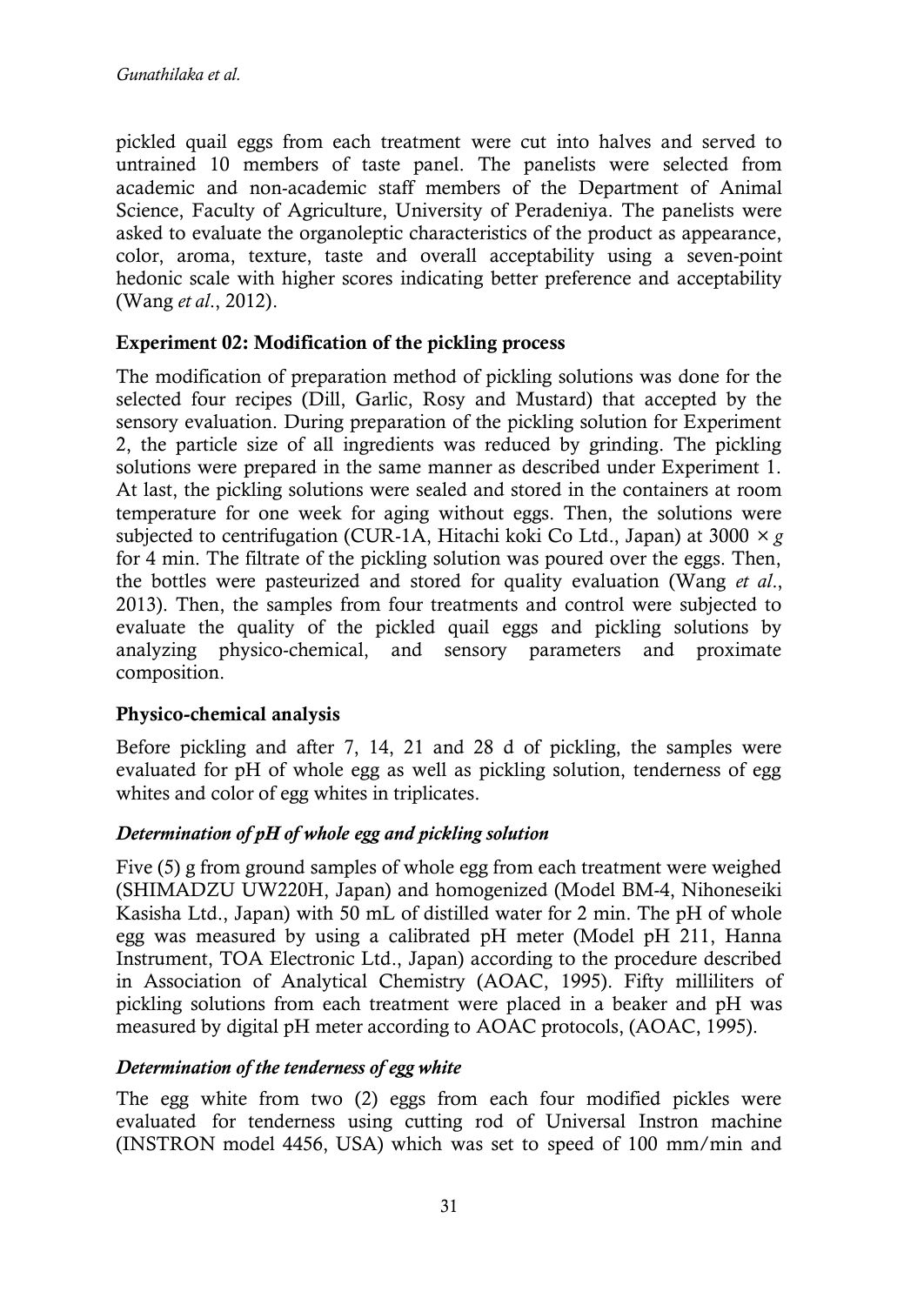the weight was considered as 2 kN (McCready, 1973).

## *Determination of color of egg white*

Three different points of the pickled egg from each treatment were measured using a tristimulus colorimeter (CR-10, Konica Minolta Sensing, Japan) calibrated using a standard white tile. Color of egg whites was expressed according to Hunter values as  $L^*$  (lightness),  $a^*$  (redness/greenness) and  $b^*$ (yellowness/blueness) of solid color system (Suey-ping and Kuo-hsuen, 1998). The colorimeter was calibrated before the evaluation by using a standard white tile and the values for  $L^*$ ,  $a^*$  and  $b^*$  which expressed as 95.95, 0.34 and 0.13, respectively.

# *Proximate analysis of pickled quail eggs*

The moisture, protein and fat contents of fresh cooked and pickled eggs for four weeks were determined. The moisture content of all samples was measured according to the procedure described by Nielsen (1998). The crude protein and crude fat contents of fresh cooked and pickled quail eggs were determined according to the protocols of AOAC, (2005).

## *Organoleptic qualities and consumer acceptability of pickled eggs*

The sensory evaluation was conducted to evaluate the organoleptic quality of pickled eggs for 28 d that obtained from four pickling solutions and the control pickle. The pickled eggs from each treatment were cut into serving size pieces and served to evaluate the appearance, color, aroma, texture, taste and overall acceptability using a seven-point hedonic scale with untrained 10 members of the panelists from the academic and non-academic staff members of the Department of Animal Science, Faculty of Agriculture, University of Peradeniya (Brar *et al*., 2015).

## **Statistical analysis**

Data collected from sensory evaluation of pickled quail eggs were analyzed from non-parametric ranking procedure with Friedman rank sum test by MINITAB 17 software. In sensory data, the critical absolute rank sum of differences for all treatments comparison were made at 0.05 level of significance. The Completely Randomized Design (CRD) was used and data were analyzed by using one-way ANOVA using SAS program (SAS Institute Inc., 2004) version 9.0 with a 95% confidence interval. Mean separation of all treatments was carried out by Least Significant Difference (LSD) test. Results of pH of pickling solution and pickled eggs, tenderness of egg whites and color of egg whites obtained during the storage period were analyzed by repeatable measures using SAS program (SAS Institute Inc., 2004) version 9.0 with a 95% confidence interval.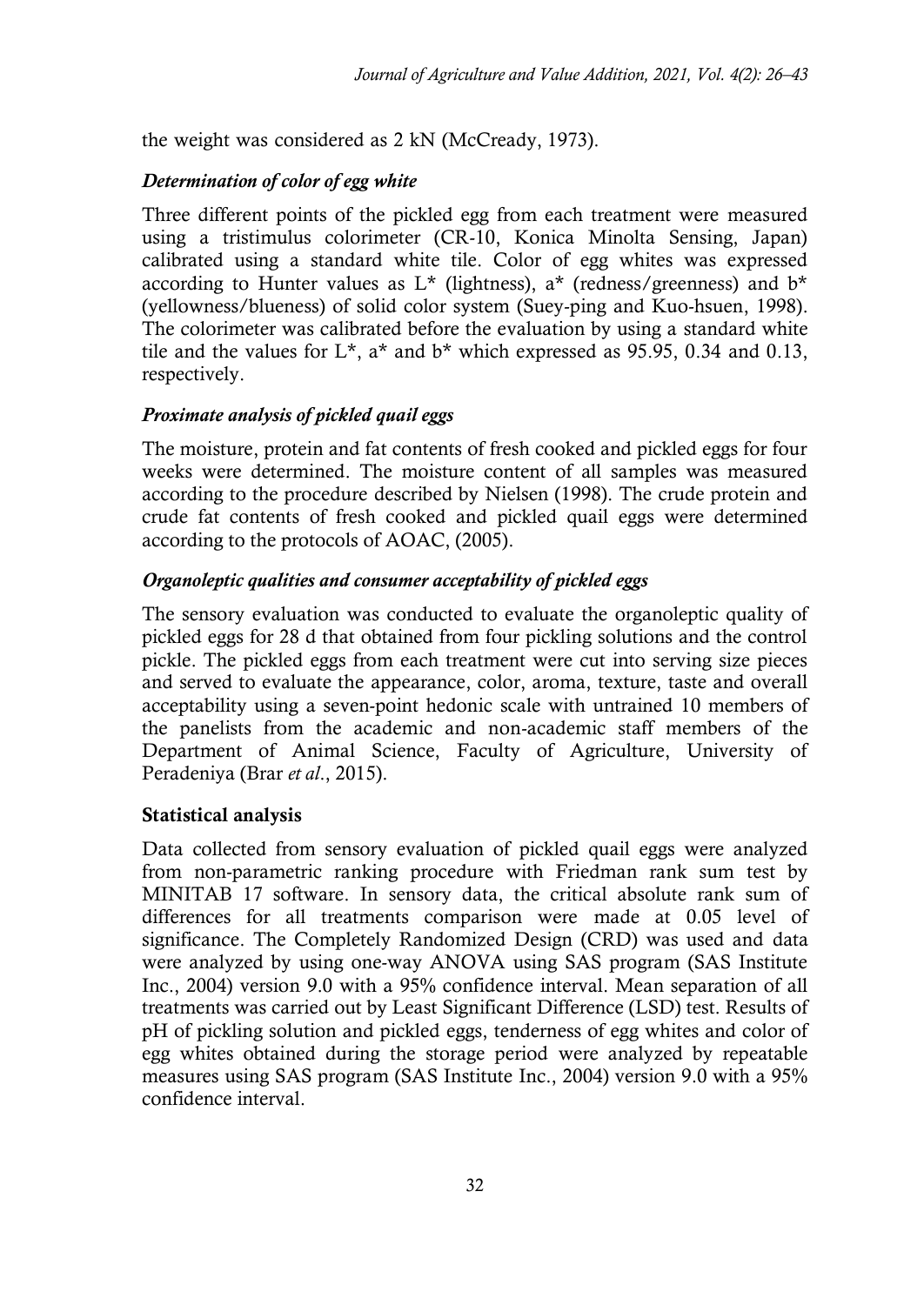## **RESULTS AND DISCUSSION**

## **Organoleptic qualities and consumer acceptability of quail pickles in the experiment 1**

According to the sensory evaluation of Experiment 1, the pickled quail eggs obtained from Rosy, Mustard, Garlic and Dill pickling solutions were acceptable for (90%) of panelists and other three pickling solutions (Simpal, Marion's and British PU) were unacceptable for them (data not shown). It could be explained that some panelists did not accept above mentioned three types of pickling solutions due to spices or color, type of seasoning, chopped vegetables (onions, beet) in the pickling solution etc. According to the results of Acton (1981), panelists preferred vinegar marinated pickled eggs to pickled eggs that not containing the significant flavor of vinegar such as salty or sugar. According to Angalet *et al*. (1976), the pickled quail eggs made from Kansas spicy, sweet and sour and dill pickling solutions were selected over the other two formulations; red beet and dark spicy. Panda and Singh (1990) stated that the most suitable pickling solutions for the pickled quail eggs was the solution that consisted with vinegar and water  $(1.1 \text{ V/V})$  ratio,  $8\%$  common salt,  $2\%$ each of spice mixture with minced garlic and ginger. Further, peeled, hardcooked pickled quail eggs pickled in pickling solutions consisting of mustard oil, acetic acid, common salt and spices could be organoleptically acceptable within 8 to 15 months under ambient and refrigerated conditions  $19 - 38$  °C; RH 36 – 85% and 4 - 6 °C RH 80-85%, respectively (Singh and Panda, 1989).

## **Physico-chemical analysis**

## *Effect of acid strength of pickling solution and storage time on pH of the whole egg of quail*

As shown in Table 2, pH of the whole pickled quail eggs was significantly (*P*<0.05) different among all treatments during four weeks of the entire experimental period while Rosy pickled egg showed somewhat higher pH value in numerically compared to other treatments. The results showed that decreasing trend of pH values in all the preserved egg (*P*<0.05) at seventh day of the pickling process because of the acidic solution penetrate into egg white at early stages. There was no significant (*P*>0.05) change of pH of the pickled whole egg from 7 to 28 d during the entire storage period which indicates a possible relationship between initial pickling solution and pH of whole egg. Agreeing to the above-mentioned observation, with the time of the storage period, the pH of the pickled eggs have been decreased due to biochemical reactions occurred in the preserved eggs and production of series of compounds (alcohols, aromatics and volatile compounds) during that period (Chen *et al*., 2015; Zhang *et al*., 2015). This result agrees with the findings reported by Acton and Johnson (1973) who found that the pH of the egg white and yolk components of the hard-cooked pickled eggs in 3% acetic acid vinegar decreased to  $4.0 - 4.1$  after six days of the pickling.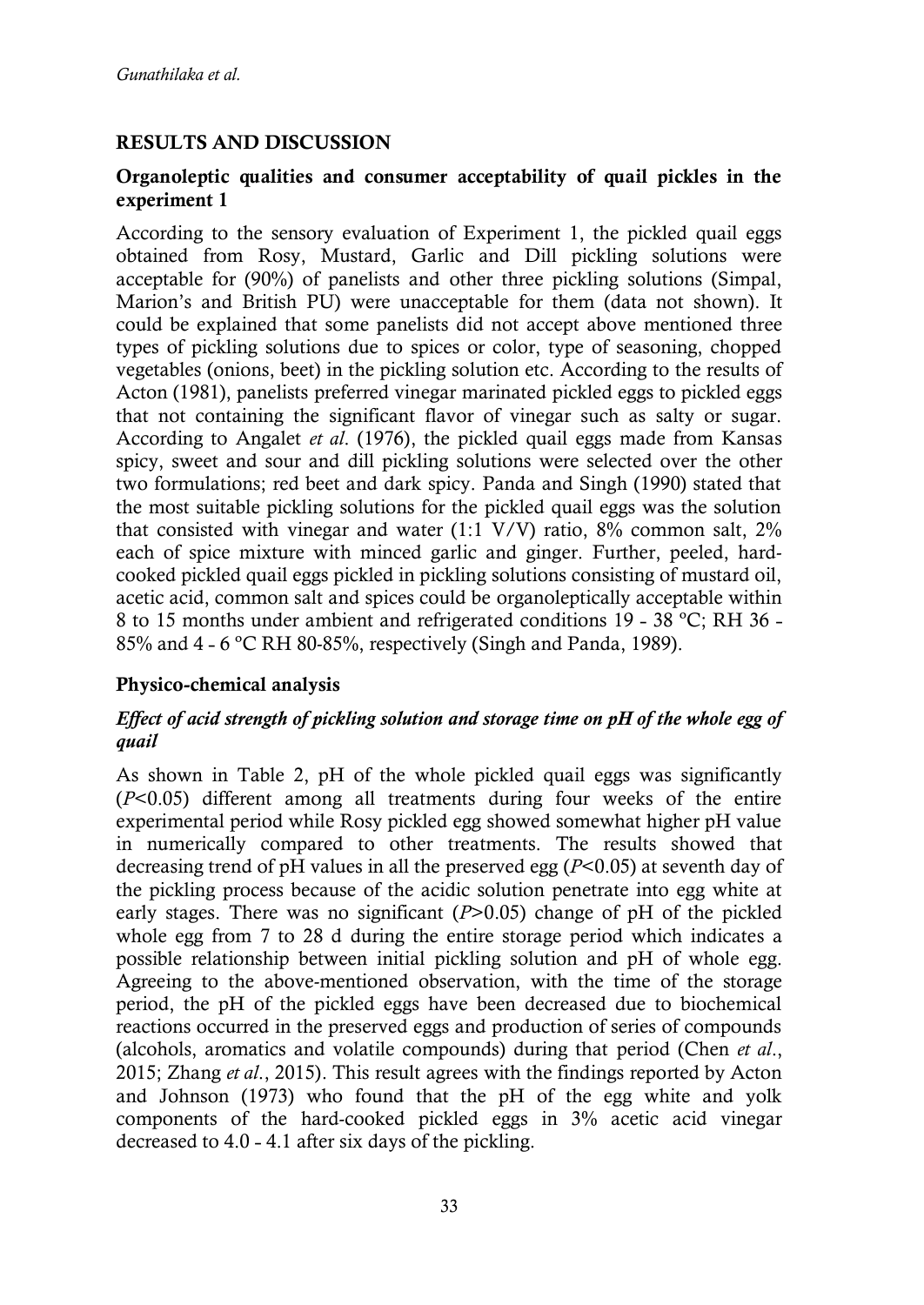| Treatment | pH of<br>freshly        | Initial pH<br>of the | pH of whole pickled eggs<br>Storage time (d) |                      |                             |                               |
|-----------|-------------------------|----------------------|----------------------------------------------|----------------------|-----------------------------|-------------------------------|
|           | cooked egg              | solution             |                                              | 14                   | 21                          | 28                            |
| Rosy      | $8.3 + 0.00^{\rm A}$    | 3.13                 | $3.25 \pm 0.01$ <sup>aB</sup>                | $3.13 \pm 0.15^{aB}$ | $3.10+0.02^{aB}$            | $3.21 \pm 0.18$ <sup>aB</sup> |
| Mustard   | $8.3 + 0.00^{\rm A}$    | 2.57                 | $3.35 \pm 0.02$ <sup>aB</sup>                | $2.97 \pm 0.01^{b}$  | $3.03 + 0.12^{aB}$          | $3.00+0.11^{abB}$             |
| Garlic    | $8.3 + 0.00^{\text{A}}$ | 2.99                 | $2.99 + 0.03^{ab}$                           | $3.00+0.05^{aB}$     | $2.93 + 0.06^{b}$           | $2.94 + 0.08$ <sup>bB</sup>   |
| Di11      | $8.3 + 0.00^{\rm A}$    | 2.56                 | $3.04 \pm 0.06^{abB}$                        | $3.00+0.05^{aB}$     | $3.04 + 0.03^{a}$           | $3.02 \pm 0.07^{abB}$         |
| Control   | $8.3 + 0.00^{\text{A}}$ | 2.00                 | $2.89 + 0.01$ <sup>bB</sup>                  | $2.90+0.16^{b}$      | $2.81 + 0.14$ <sup>bB</sup> | $2.87+0.12^{b}$               |

**Table 2:** The pH values of freshly cooked quail egg, pickle solution and whole pickled quail eggs during four weeks of storage period.

Data presented as mean±standard deviation

a-b Means with different superscripts within the same column differ significantly (*P*<0.05)

A-B Means with different superscripts within the same row differ significantly (*P*<0.05)

#### *Effect of storage time on the pH of the pickling solution*

There were no significant (*P*>0.05) difference of pH in the pickling solutions among the treatments during the storage period as shown in the Table 3. Results of this study showed that the pH of the pickling solutions of the treatments during the storage period was slightly increased in numerically over the initial pH of the pickling solution and it indicated that egg whites caused to increase the pH. As mentioned above, the possible reason for that was the absorption of acid by both egg white and egg yolk and also neutralization of acid by spices in the pickling solution (Acton and Johnson, 1973). Initial pH of the solutions was varied due to ratio of acid to water and pickling spices in the solution (Ball and Saffores, 1973).

**Table 3:** Ratio of acid to water, initial pH and change of pH of pickling solutions during four weeks of the storage period.

| Treatment | Acid<br>water | Initial pH of<br>the pickling | pH of the pickling solutions<br>Storage time (d) |                          |                              |                            |  |
|-----------|---------------|-------------------------------|--------------------------------------------------|--------------------------|------------------------------|----------------------------|--|
| ratio     |               | solution                      | 7                                                | 14                       | 21                           | 28                         |  |
| Rosy      | 1:1           | $3.13 \pm 0.05$ <sup>aA</sup> | $3.87+0.08A$                                     | $3.85+0.13A$             | $3.87+0.18A$                 | $3.87+0.12^{\rm A}$        |  |
| Mustard   | 4:1           | $2.57 \pm 0.14^{\text{bA}}$   | $3.51+0.16^{A}$                                  | $3.29 + 0.02^{\text{A}}$ | $3.44+0.14A$                 | $3.47 \pm 0.01^{\text{A}}$ |  |
| Garlic    |               | $2.99 \pm 0.11^{bA}$          | $3.31 + 0.14^{\rm A}$                            | $3.33 \pm 0.17^{\rm A}$  | $3.37+0.21^{\rm A}$          | $3.34+0.06^{A}$            |  |
| Dill      | 3:1           | $2.56 \pm 0.08^{\rm bA}$      | $3.40+0.02^{\rm A}$                              | $3.42 + 0.04^{\rm A}$    | $3.48 + 0.10A$               | $3.49 + 0.24^{\text{A}}$   |  |
| Control   |               | $2.00 \pm 0.04^{\rm bA}$      | $3.16 + 0.25^{\text{A}}$                         | $3.18 \pm 0.22^{\rm A}$  | $3.22 \pm 0.18$ <sup>A</sup> | $3.24 \pm 0.07^{\rm A}$    |  |

Data presented as mean±standard deviation

 $a,b$  Means with different superscripts within the same column differ significantly ( $P < 0.05$ )

A-B Means with different superscripts within the same row differ significantly (*P*<0.05)

However, in this study, initial pH of the pickling solution of Garlic and control samples showed a variation because it contains only vinegar and spices. According to Acton and Johnson (1973), the initial acid strength of the pickling solution is directly influenced to totally penetration of acid through egg white to yolk to extent an equilibrium concentration within 3 to 6 d. The different initial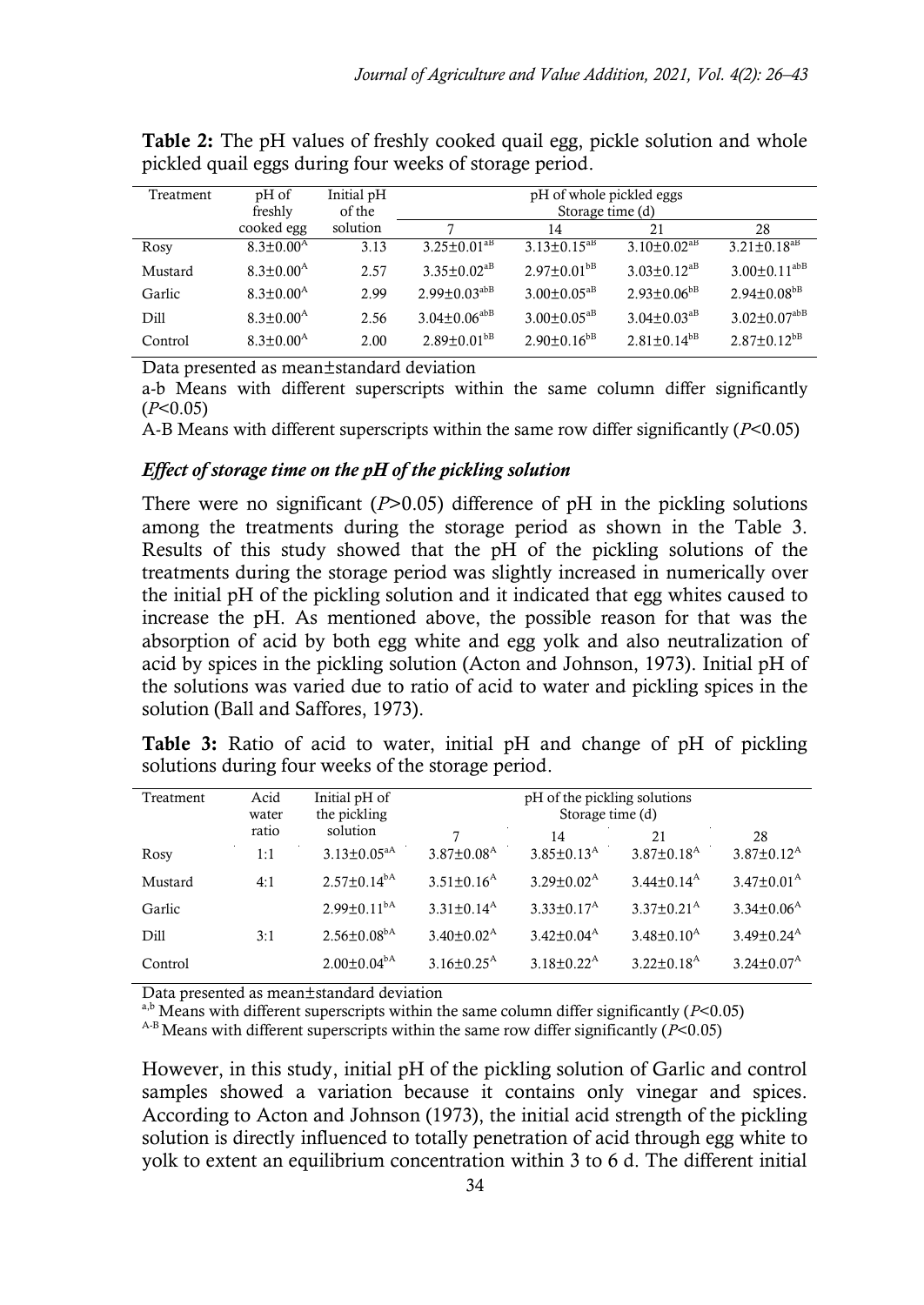acid strengths in the pickling solution could change the properties (taste, flavor) and yield of the pickled eggs (Ball and Saffores, 1973).

### *Effect of pickling solutions and storage period on the tenderness of pickled quail egg white*

There was a significant (*P*<0.05) difference in shear forces (tenderness) among all the treatments as well as during the storage period of pickling as shown in Table 4. In the present study, the lowest (*P*<0.05) tenderness was recorded by the control pickle solution which contained no sugar and no water at 7 and 14 d of the storage period. The low weight losses of the control pickled eggs that happened from the declining of percent albumen moisture may be caused to low shear values in the control pickled eggs as described by McCready (1973). Ball and Saffores (1973) found that the initial shear forces required to shear cooked egg white averaged as  $0.6$  kg  $g^{-1}$  and the forces that needed to shear the pickled egg in the range up to 1.6 kg g<sup>-1</sup>. The study of Luo *et al.* (2010) further explained that the shear force had a trend to increase within the time period due to dehydration (syneresis) of egg whites during the pickling process. As a result of destruction of egg white protein gel due to water and Na+migration into the eggs, rougher sections in the egg white appeared at 16 d of the curing (Bao *et al*., 2020). According to McCready (1973) a significantly (*P*<0.05) greater shear value of the pickled eggs was observed compared to the non-pickled hard cooked eggs and it could happen due to differences of pH, spices and sugar content in the pickling solution.

|           |            | egg whites during four weeks of the storage. |  |
|-----------|------------|----------------------------------------------|--|
| Treatment | Freshly    | Shear force $(k N)$ , Storage period $(d)$   |  |
|           | cooked egg |                                              |  |

| <b>Table 4:</b> Shear force of freshly cooked quail eggs and shear value of the pickled |  |  |
|-----------------------------------------------------------------------------------------|--|--|
| egg whites during four weeks of the storage.                                            |  |  |

|         | соокеа едд<br>$(\text{day } 0)$ |                                  | 14                              | 21                              | 28                               |
|---------|---------------------------------|----------------------------------|---------------------------------|---------------------------------|----------------------------------|
| Rosy    | $0.0021 \pm 0.01$ <sup>C</sup>  | $0.0060 \pm 0.11$ <sup>aAB</sup> | $0.0068 \pm 0.13^{\text{bAB}}$  | $0.0044 \pm 0.05^{\rm dB}$      | $0.0078 \pm 0.11$ <sup>aA</sup>  |
| Mustard | $0.0021 \pm 0.01$ <sup>C</sup>  | $0.0068 + 0.04^{a}$              | $0.0065 \pm 0.06^{b}$           | $0.0083 \pm 0.00$ <sup>aA</sup> | $0.0079 \pm 0.01$ <sup>aAB</sup> |
| Garlic  | $0.0021 \pm 0.01$ <sup>C</sup>  | $0.0062 + 0.12$ <sup>aB</sup>    | $0.0072 + 0.014A$               | $0.0065 \pm 0.11^{\text{cb}}$   | $0.0065 \pm 0.15^{b}$            |
| Dill    | $0.0021 \pm 0.01$ <sup>C</sup>  | $0.0060 \pm 0.02$ <sup>aB</sup>  | $0.0073 \pm 0.00^{aA}$          | $0.0071 \pm 0.01bA$             | $0.0063 \pm 0.03^{bB}$           |
| Control | $0.0021 \pm 0.01$ <sup>C</sup>  | $0.0048 + 0.13^{b}$              | $0.0045 \pm 0.02$ <sup>cB</sup> | $0.0063 + 0.01^{\text{cA}}$     | $0.0060 \pm 0.03^{\text{bA}}$    |

Data presented as mean±standard deviation

a,b,c,d - Means with different superscripts within the same column differ significantly (*P*<0.05)

A, AB, B, C - Means with different superscripts within the same raw differ significantly  $(P<0.05)$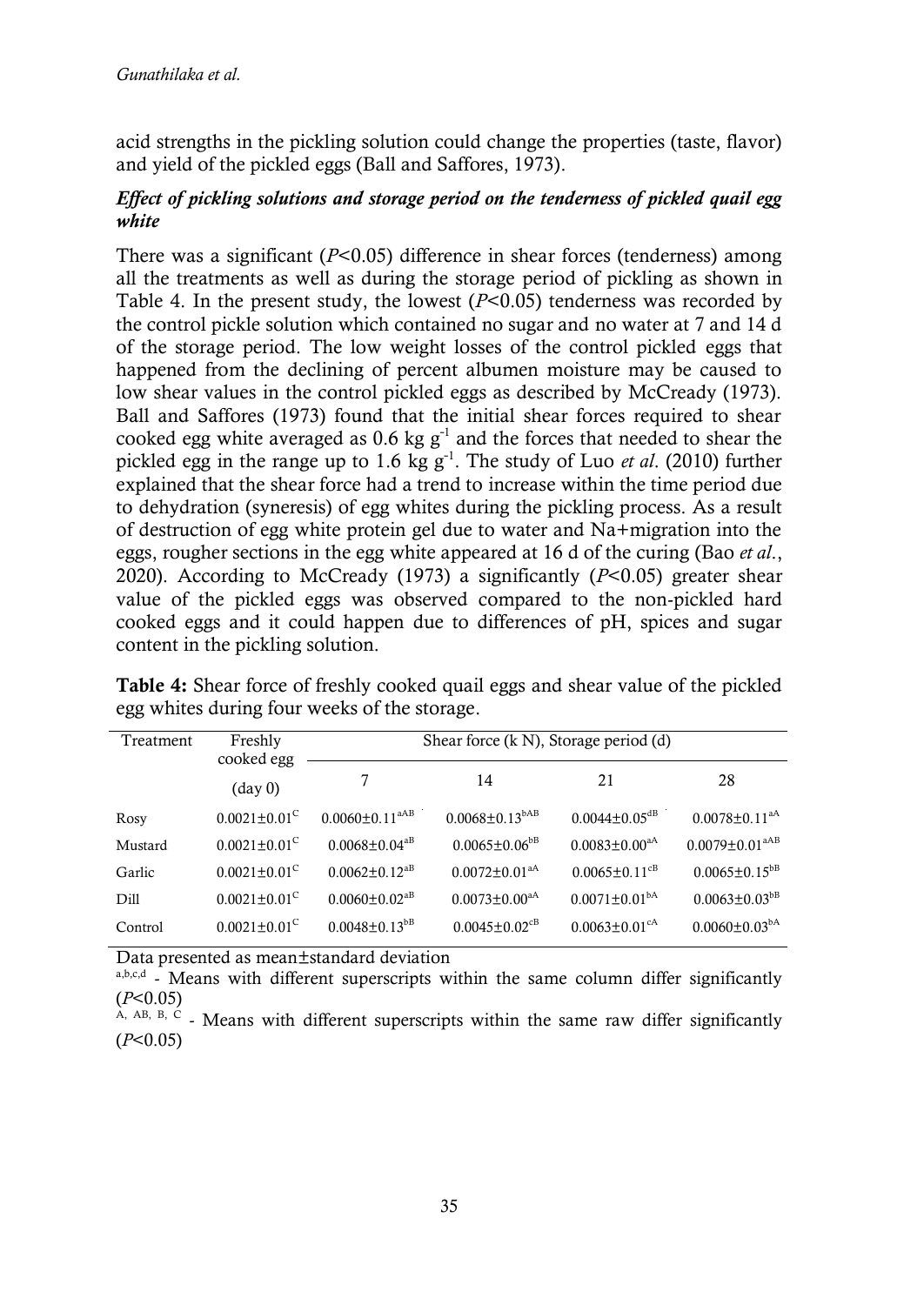#### *Effect of the pickling solution and storage time on color of pickled quail egg whites*

#### *Lightness (L value)*

As shown in the Figure 1, there was a significant (*P*<0.05) difference between  $L^*$  values (lightness) of egg whites among all the treatments during the storage period. In the pickled/preserved eggs, Maillard reactions and interactions among the compounds in pickling solution with egg white proteins that form pigments can be the reasons affecting the color of the preserved eggs (Shao *et al.*, 2017). The control egg whites had a slightly higher ( $P<0.05$ ) L<sup>\*</sup> value compared to others during the entire experimental period which indicated a possible relationship between the pickling solution and the egg white color. The possible reason of decreasing trend of L\*value of four pickled eggs was the production of brown or even black melanoids during the storage period by Maillard reaction. As well as, changes of color of egg whites is mostly related to moisture losses of egg whites that contribute to accumulation of the pigments (Luo *et al*., 2010). Moreover, significant (*P*<0.05) change of lightness of egg whites of Rosy, Mustard, Garlic and Dill pickles occurred during the first week of pickling time, because egg white absorbed coloring compounds from pickling solutions during the pickling period. During the storage period, the  $L^*$  value of the egg whites were characterized by downward trend (*P*<0.05) and Rosy pickled quail eggs showed lower ( $P<0.05$ ) L<sup>\*</sup> value among of the pickled eggs and these eggs obtained lower (*P*<0.05) score for color in the sensory evaluation. It could be happened due to dehydration process during the pickling of quail eggs throughout the storage period which can be further explained by the lowest ( $P<0.05$ ) moisture percentage in Rosy solution as  $65.30\pm0.04\%$ .



**Figure 1:** Lightness (L\* value) of the pickled quail egg whites during the storage period.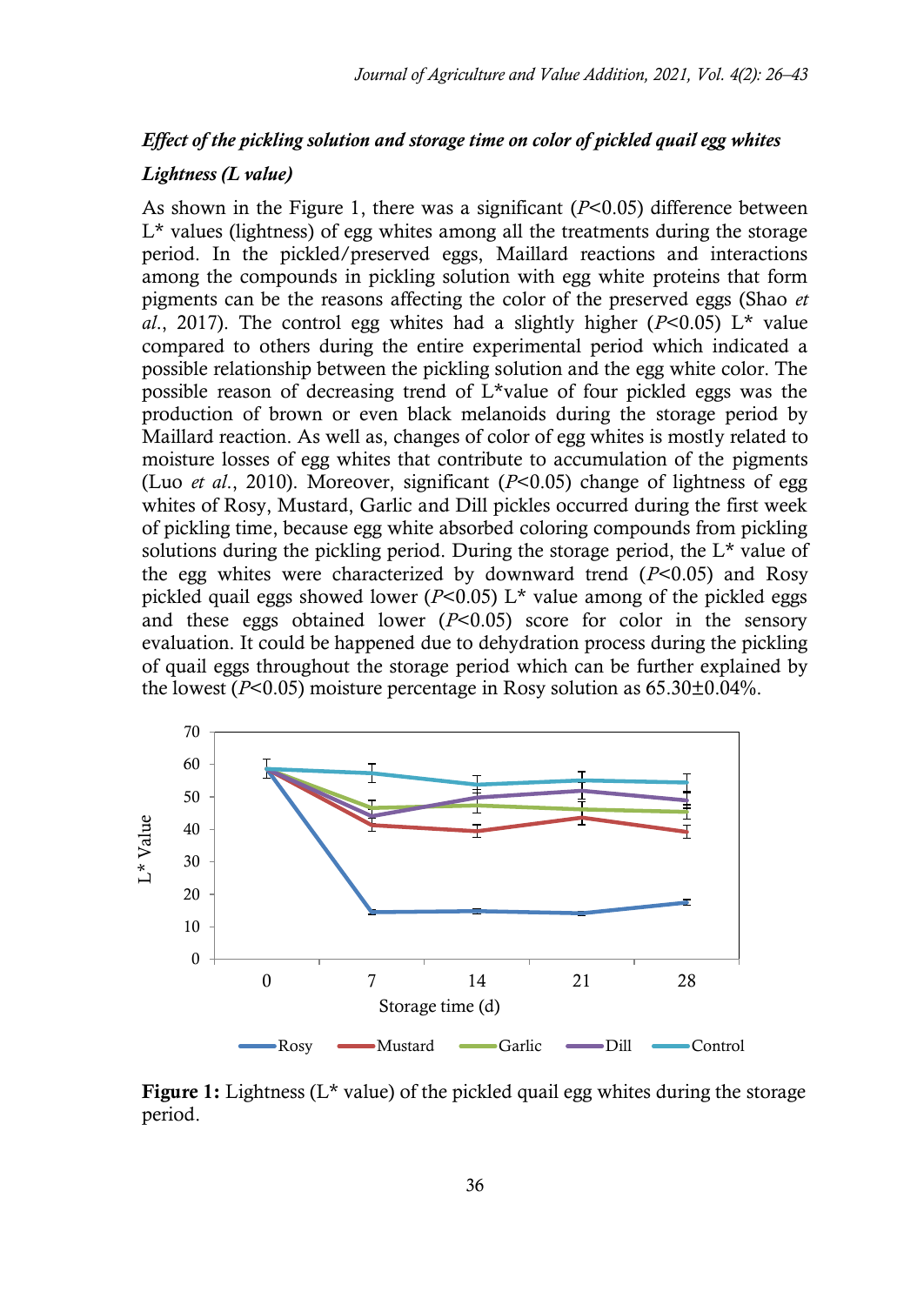### *Yellowness and blueness (b value)*

According to Figure 2, yellowness and blueness (b\* value) of egg whites showed that there were significant (*P*<0.05) differences among all treatments during the storage period. At 21 d of the storage period, pickled quail egg from Mustard pickling solution showed somewhat higher (*P*<0.05) b\* value and that suggested that high concentration of pigments in that pickled egg. During seven (7) days of pickling, yellowness of the pickled egg whites of all treatments were significantly (*P*<0.05) increased. According to Boa *et al.* (2020), color of the pickled/marinated pickled quail egg yolk gradually changed from light yellow to darker orange yellow due to improvement of the pigments such as lutein, carotene with dehydration of egg yolk. Therefore, results suggested that the  $b^*$ value of the pickled quail egg whites were increased and it also influenced by the moisture losses of the pickled quail eggs during pickling period.



**Figure 2:** Yellowness and blueness (b<sup>\*</sup> value) of the pickled quail egg whites during the storage period.

#### *Redness and greenness (a value)*

As illustrated in Figure 3, there was a significant difference for a\* value among the treatments during the storage period. According to Luo *et al.* (2010) biochemical reactions between egg white and pickling solution and formation of volatile substances by Maillard reaction affected on trend of color change in a\* value of the egg whites. In the current study, Rosy pickle had significantly higher a<sup>\*</sup> value (redness) in egg white while the control pickled eggs had significantly negative value (greenness) throughout the entire study. The reason for the increase of a\* value in Rosy pickled quail eggs may be due to the included beetroot in the pickling solution. Moreover, the control picked eggs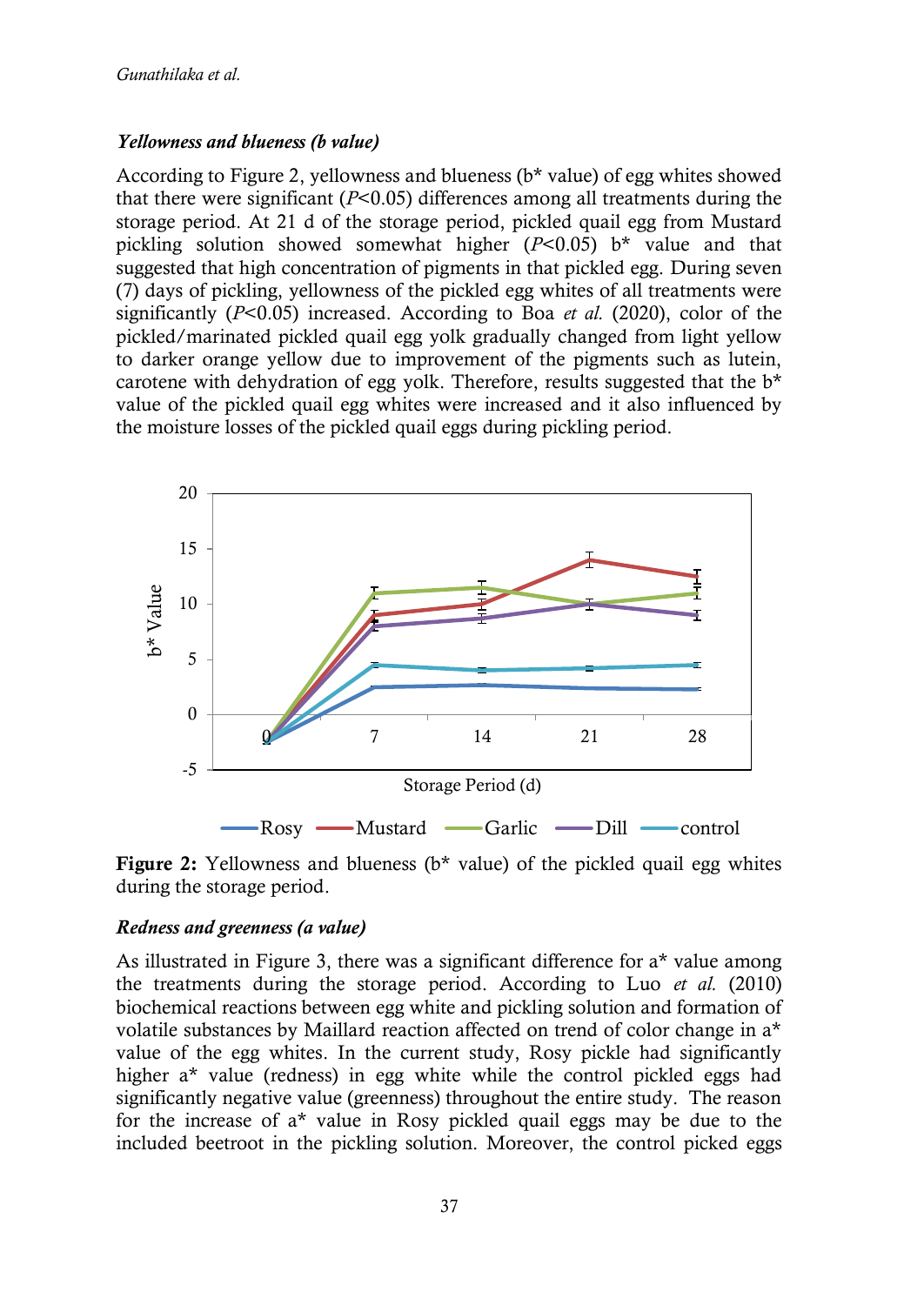showed lower  $(P<0.05)$  a<sup>\*</sup> value because of there aren't any spices or ingredients other than salt and vinegar in the control pickling solution. Light tan, black or brown color in the eggs was identified as unpleasant color as well as red and white are the preferred color for the pickled eggs (McCready, 1973).



Figure 3: Redness and greenness (a<sup>\*</sup> value) of the pickled quail egg whites during the storage period.

#### *Effect of pickling on the proximate composition of the pickled quail eggs*

The moisture, crude fat and crude protein contents of freshly cooked quail eggs and the pickled quail eggs obtained at the end of the storage period are shown in Table 5. Although the freshly cooked whole egg of quail prior to pickling contained approximately 74.53% of moisture and, the moisture contents of the whole eggs were declined after four weeks of the pickling. Results of the present study suggested that, the moisture percentage of all treatments and freshly cooked quail eggs were different (*P*<0.05). The moisture losses of 28 d pickled quail eggs could be related to the different ingredients and different initial acid strength used in each recipe. The findings of the studies of Brar *et al*. (2015) showed that, the moisture content of the egg albumen in the pickled eggs decreased during the storage period at ambient temperature (22 - 28 °C) due to movement of water from higher level to lower level (syneresis) during the pickling period.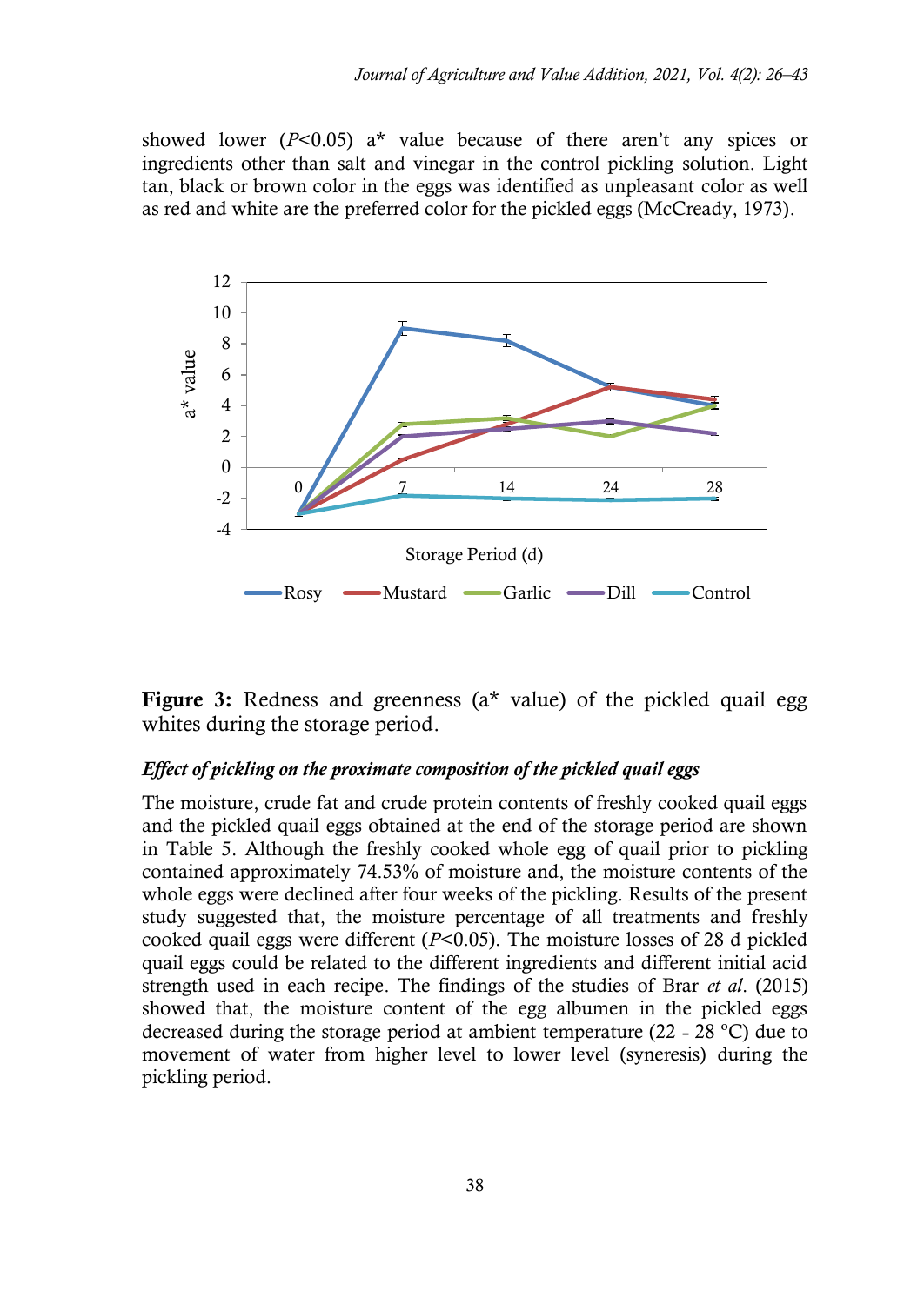| Component<br>$(\%)$ | Freshly<br>cooked | Pickled eggs in different treatments |                    |                   |                   |                |  |
|---------------------|-------------------|--------------------------------------|--------------------|-------------------|-------------------|----------------|--|
|                     | egg               | Rosy                                 | Garlic             | Di11              | Mustard           | Control        |  |
| Moisture            | $74.53+$          | $65.30\pm$                           | 69.67 <sup>±</sup> | $72.42 \pm$       | $58.56\pm$        | 70.19±         |  |
|                     | 0.08 <sup>b</sup> | $0.04^e$                             | 0.02 <sup>d</sup>  | 0.01 <sup>c</sup> | 0.02 <sup>f</sup> | $0.03^a$       |  |
| Crude Fat           | $11.63+$          | $10.42 \pm$                          | $10.05\pm$         | $10.12+$          | $9.82 \pm$        | $11.05\pm$     |  |
|                     | 0.11 <sup>a</sup> | $0.12^{\circ}$                       | $0.04^d$           | 0.07 <sup>d</sup> | $0.02^e$          | $0.04^{\rm b}$ |  |
| Crude               | $9.83 \pm$        | $13.16\pm$                           | $12.86 \pm$        | $12.85+$          | $12.74+$          | $14.53+$       |  |
| Protein             | 0.09 <sup>e</sup> | 0.08 <sup>b</sup>                    | 0.08 <sup>c</sup>  | $0.10^{c}$        | 0.07 <sup>c</sup> | $0.10^a$       |  |

**Table 5:** The proximate composition of freshly cooked egg and 28 d stored picked quail eggs.

All values are means of triplicate determinations ± standard deviation (SD)

a,b,c Values within a row that not sharing a common superscript differ significantly

In the present study, the crude fat content of four pickled quail eggs were significantly (*P*<0.05) lower than the freshly cooked quail eggs and the crude protein content of all of the pickled quail eggs were higher (*P*<0.05) than that of the freshly cooked quail eggs. According to Brar *et al*. (2015), the protein content of egg albumen of the pickled egg was increased during the storage period due to moisture losses of the pickled eggs in that period. Similar results were reported by Singh *et al.* (1998). Even though, the fat content of the egg albumen of the pickled chicken eggs that marinated with different oils; mustard oil, groundnut oil, soybean oil and palm oil was increased in the studies done by Brar *et al*. (2015). The fat content of the pickled eggs was significantly (*P*<0.05) decreased in this study. This may be happened due to absorb of moisture to egg yolk by osmosis during the pickling process.

According to the findings of Bayomy *et al.* (2017), the moisture, dry matter, total lipids and proteins of pickled quail eggs are indicated as 53.32±1.74%, 46.68±0.86%, 20.09±0.85% and 20.38±2.03% in wet basis, respectively. In a similar study of the pickled quail eggs done by Fernando and Aidee (2011) found that the proximal composition of the pickled quail eggs with a protein content of  $13.6\pm2.1\%$  and total lipids of  $12.59\pm2.2\%$  in wet basis. Furthermore, Tunsaringkarn *et al.* (2013) indicated that the quail eggs have 9.89, 12.70 and 72.25 g/100 g values as for fat, protein and moisture, respectively. According to the results of this study, the moisture, fat and protein composition of 28 d stored pickled quail eggs were ranged within 58.56 - 72.42, 9.82 - 11.05 and 12.74 - 14.53%, respectively.

## *Effect of pickling of the quail eggs on the organoleptic characteristics and consumer acceptance*

According to Figure 4, the highest organoleptic scores for color and aroma were given to the control (*P*<0.05) while the lowest values for above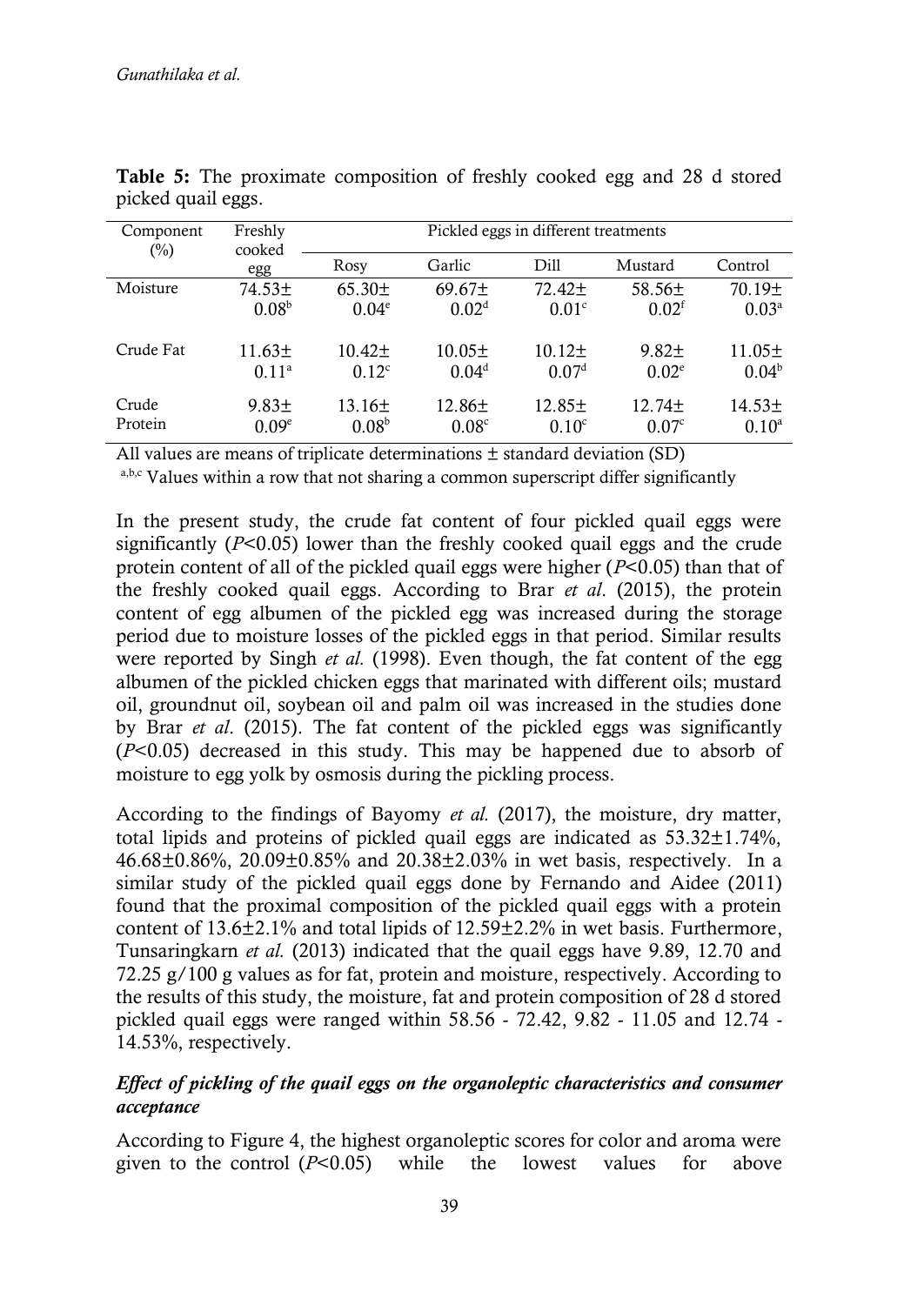mentioned both organoleptic characteristics were given to "Rosy pickle solution" (*P*<0.05). However, the hig hest scores for taste and texture were given to "Rosy pickle solution" (*P*<0.05). The beetroot juice in "Rosy pickling solution" may be caused to wide range of the tenderness and flavor variations of the pickled quail eggs which resulted the highest scores for texture and taste. Even, McCready (1973) stated that, red and white were the most preferred color for the pickled eggs, the pickled quail eggs of "Rosy pickling solution" which had reddish color showed the lowest scores for color attributes by the panelists (*P*<0.05). When considering the overall acceptability values, all treatments except Garlic pickled eggs showed significantly similar scores. However, results of the sensory evaluation concluded that Rosy and control pickled quail eggs could be more acceptable product for the market than the rest of the products. The modifications done in the pickling process in Experiment 2 caused to improve the quality and sensory attributes over to the Experiment 1 such as; reducing the cloudiness of the pickling solutions, pleasant flavor variations due to seasoning/aging in 7 d and safety of the product due to pasteurization during the pickling process.



**Figure 4:** The pattern of sensory attributes of the pickled quail eggs at the end of the storage period.

#### **CONCLUSIONS**

The different pickling solutions influenced on the tenderness of egg whites of the pickled quail eggs. In the preparation of pickling solutions, reduction of particle size of solid ingredients, ageing of pickle solution, centrifugation and filtering of pickling solution may be caused to enhance the quality of quail egg pickles. The Rosy pickle solution showed a difference of initial pH of the pickling solution. The quail egg whites of all four types of pickles resulted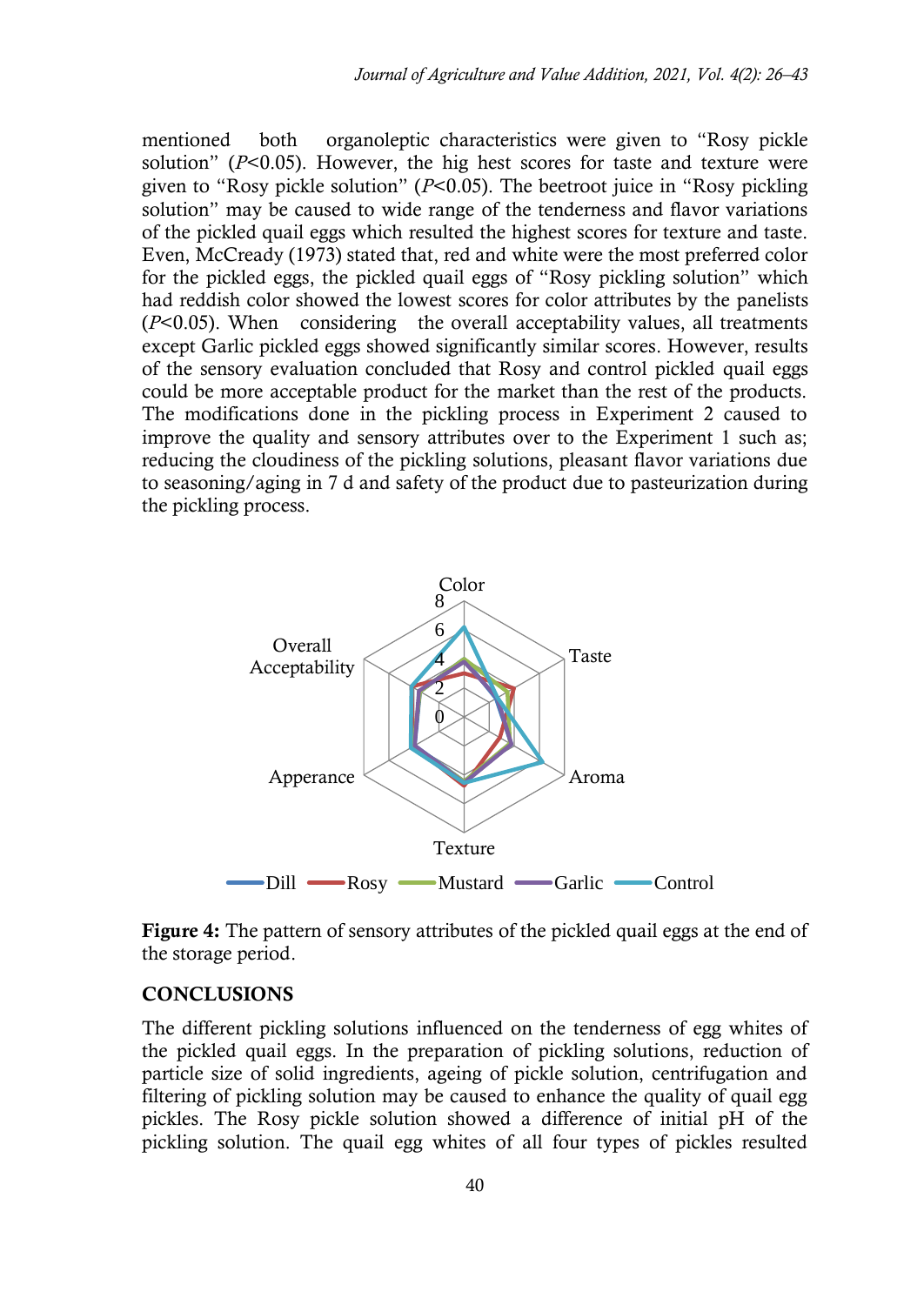increase of darkness during the pickling period of quail eggs. Pickling of quail eggs resulted significant difference in moisture losses at 28 d of pickling period. Rosy and control pickled quail eggs showed similar response for the overall acceptability. The picked quail eggs with only vinegar and salt and the "Rosy pickle" have the most consumer acceptability and these two quail egg pickles can be recommended to introduce to Sri Lankan egg industry as value-added products.

#### **REFERENCES**

- Abeyrathna, H.M.W.N. (2015). Quail egg consumption: patterns, preferences and perceptions among consumers in Galle district, Sri Lanka. Proceedings of the Research Symposium of Uva Wellassa University, Sri Lanka. 29-30<sup>th</sup> of January, 2015, 57.
- Acton, J.C. and Johnson, M.G. (1973). Pickled egg I. pH rate of acid penetration into egg components and bacteriological analysis. Poult. Sci. 52(1), 107-111. doi:10.3382/ ps.0520107.
- Angalet, S.K., Wilson, H.R. and Fry, J.L. (1976). A research note- Acceptability of pickled quail eggs. J. Food Sci. 41, 449-450.
- AOAC, (1995). Official Methods of Analysis. 16th ed. AOAC International, Maryland, USA.
- AOAC, (2005). Official Methods of Analysis. 18<sup>th</sup> ed. AOAC International, Maryland, USA.
- Ball, H.R. and Saffores, M.W. (1973). Eggs pickled in various acid strength solutions. Poult.Sci. 5(3), 916-920. doi: 10.3382/ps.0520916.
- Bao, Z., Kang, D., Li, C., Zhang, F. and Lin, S. (2020). Effect of salting on the water migration, physicochemical and textural characteristics, and microstructure of quail egg. J. Food Sci. Technol. 132(1), 1-7. doi.org/10.1016/j.lwt.2020.109847.
- Bayomy, H.M., Rozan, M.A. and Mohammed, G.M. (2017). Nutritional composition of quail meatballs and quail pickled eggs. J. Nutr. Food Sci. 7(2), 1-5 doi: 10.4172/2155-9600.1000584.
- Brar, S.K., Singh, R. and Thind, S.S. (2015). Proximate and sensory analysis of chicken egg pickle. Int. J. Agric. Sci. Res. 5(2), 173-182.
- Chen, Z., Li, J., Tu, Y., Yan, Z., Luo, X., Wang, J. and Wang, M. (2015). Changes in gel characteristics of egg white under strong alkali treatment. Food Hydrocoll. 45, 1-8.
- DAPH-Annual Report (2019). Division of Livestock Economics and Planning. Department of Animal Production and Health, Peradeniya, Sri Lanka.
- David, A.S. and Shapton, N.F. (2001). Principles and Practices for the Safe Processing of Food. Woodead Publication Ltd, USA.
- Essary, E.O. and Georgiade, M. (1979). Influence pH, total acidity, salt and sugar in pickling solutions on tenderness of egg white. Poult. Sci. 58(4), 1055-1055.
- Fernando, G.S.J. and Aideé, H.U. (2011). Evaluación sensorial de huevos de codorniz en conserva y composición nutricional (Sensory evaluation of pickled quail eggs and nutritional composition). Vet. J. 7(8), 1-6.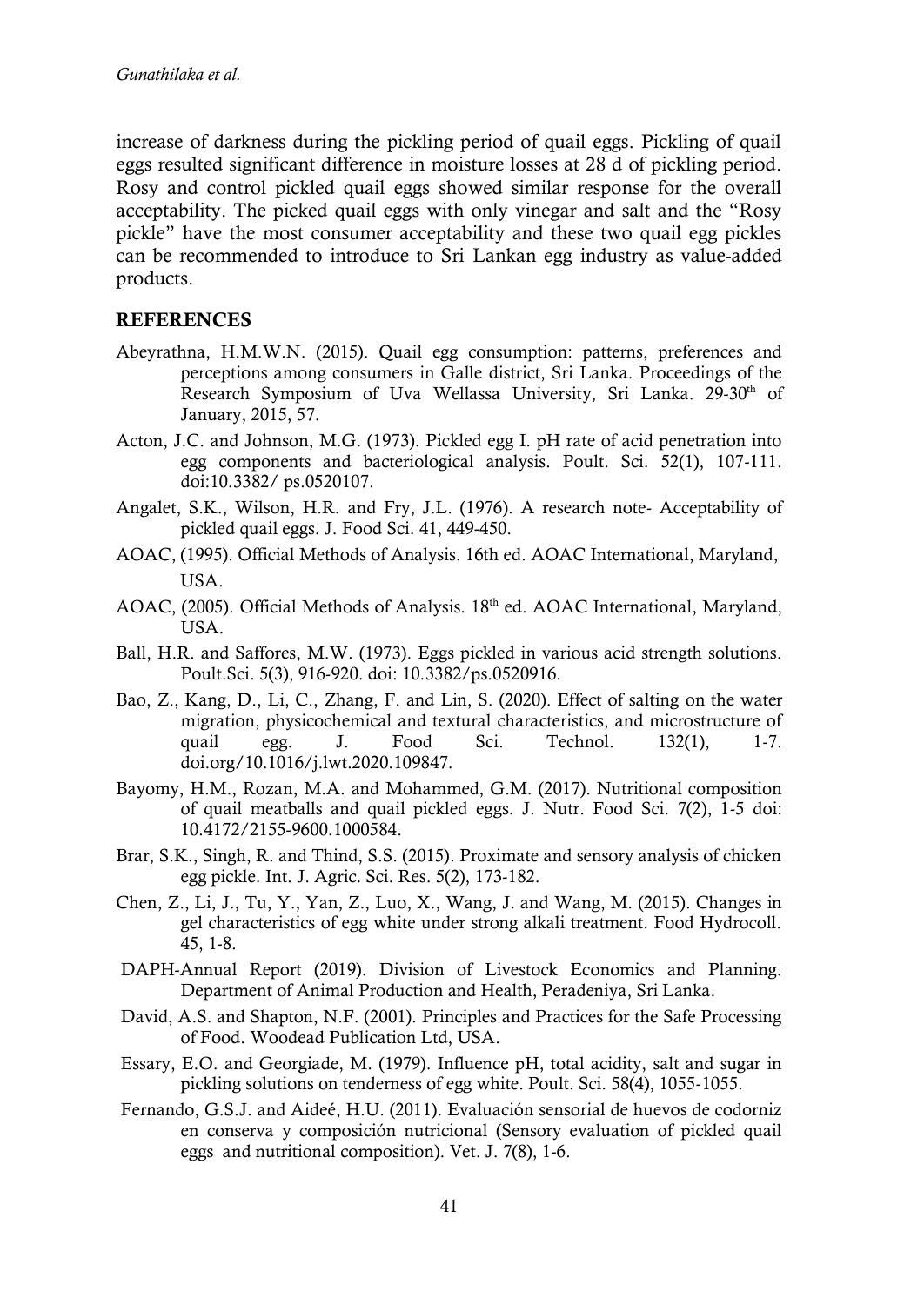- Genchev, A. (2012). Quaity and composition of Japanese quail eggs (*Couturnix japonica*). Trakia J. Sci. 10(2), 91-101.
- Hope, B.K., Baker, A.R., Edel, E.D., Hogue, A.T., Schlosser, W. D., Whiting, R., McDowell. M. and Morales, R. A. (2002). An overview of the Salmonella Enteritidis risk assessment for shell eggs and egg Products. Risk Analysis. 22(2), 203–218. doi:10.1111/0272-4332.00023.
- Jahn, H.B.C. (2000). Drying and reduction of water activity. In: Barbara, M.L.,Tony, C.B.P. and Grahame, G.W. (Eds), The Microbiological Safety and Quality of Food. Aspen Publishers Limited, Maryland, 250-260.
- Kovacs-Nolan, J., Phillips, M. and Mine, Y. (2005). Advances in the value of eggs and egg components for human health. J. Agric. Food Chem. 53(22), 8421-8431.
- Luo, W., Xue, H., Xiong, C., Tu, Y. and Zhao, Y. (2010). Effects of temperature on quality of preserved eggs during storage. Poult. Sci. 99(6), 3144–3157. doi: 10.1016/j.psj.2020.01.020.
- McCready, S.T. (1973). Temperature, percent sugar and pH effects on the flavor development and tenderness of pickled eggs. Poult. Sci. 52(4), 1310– 1317. doi:10.3382/ps.0521310.
- Mertens, K., Bamelis, F., Kemps, B., Kamers, B., Verhoelst, E., De Ketelaere, B., Bain, M., Decuypere, E. and De Baerdemaeker, J. (2006). Monitoring of eggshell breakage and eggshell strength in different production chains of consumption eggs. Poult. Sci. 85(9),1670–1677.doi: 10.1093/ps/85.9.1670.
- Minvielle, F. (2004). The future of Japanese quail for research and production, World's Poult.Sci. J. 60(4), 500–507. doi: 10.1079/WPS200433.
- Nielsen, S.S. (1998). Food Analysis. Aspan Publication. Gaithersbueg, Maryland.
- Panda, B. and Singh, R.P. (1990). Developments in processing quail meat and eggs. World'sPoult. Sci. J. 46, 220-234.
- Rathnayake, K.M., Madushani, P.A.E. and Silva, K.D.R.R. (2012). Use of dietary diversity score as a proxy indicator of nutrient adequacy of rural elderly people in SriLanka. BMC Research Notes. 5(1),1-6.
- Renukadevi B., Himali, S.M.C. and Silva, G.L.L.P. (2018). Quality and shell integrity of Japanese quail eggs: an assessment during storage and at market. Sri Lanka J. Food Agric. 4(1), 27-34.
- Richard, A.E. and Cutter, C.N. (2011). Validation of a pickling process for controlling, pathogens associated with hard-cooked eggs. J. Food Saf. 31(3), 417- 423.doi:10.1111/j.1745-4565.2011.00316x.
- Scheinberg, J.A., Valderrama, W.B. and Cutter, C.N. (2013). The effects of a pickling process on the reduction of *Escherichia coli O* 157: H 7, *Listeria monocytogenes*, *Salmonella spp.* and Staphylococcus *aureus* inoculated onto hard-cooked eggs. J. Food Saf. 33(4), 413-417.
- Shao, Y., Zhao, Y., Xu, M., Chen, Z., Wang, S. and Tu, Y. (2017). Effects of copper ions on the characteristics of egg white gel induced by strong alkali. Poult. Sci. 96(11), 4116– 4123.
- Sheldon, B.W. (1986). Influence of three organic acids on the quality characteristics of hard cooked eggs. Poult. Sci. 65(2), 294-301.
- Singh, R.P., Panda, B. and Yadava, V.K. (1988). Effect of modified atmosphere packaging on the keeping quality of pickled quail eggs. pp. 144-145. In: